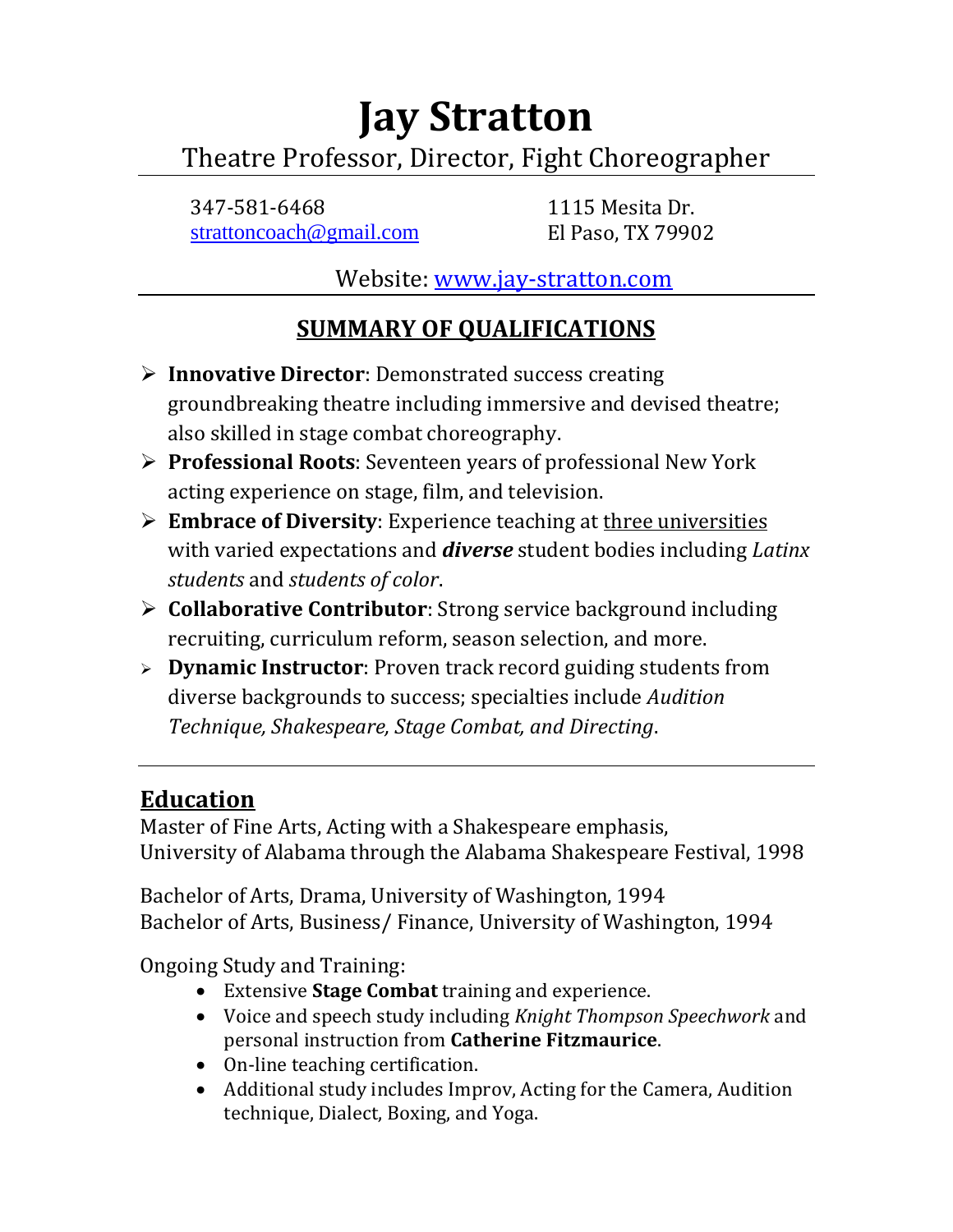## **ACADEMIC POSITIONS**

### **Assistant Professor of Theatre, University of Texas at El Paso\*#**

Current (Fall 2016 through present)

\*Brookings Institution ranked #1 for research and social mobility 2017 #Promoted to Tier 1 Research University at end of 2018.

#### Summary

This is my current position and my first tenure track posting. After demonstrating success as a visiting professor, UTEP offered me a Tenure seeking assistant professorship. I am currently in my third year. Consistent with the university's access mission, many UTEP students come from underserved populations. Most are **Latinx**, and some make the daily commute across the bridge from Juarez to study with us. I am very proud to work with this demographic and guide them toward excellence. Many of my students are now in top graduate schools around the country.

## Noteworthy

When I started at UTEP, we had no performance students in conservatory training programs. I immediately focused on changing this. Four years later, we have performance students training at UCLA, UCI, OU, and even Julliard.

## Courses Taught

| Intro to Theatre              | [Theatre 1313]             |
|-------------------------------|----------------------------|
| <b>Acting Fundamentals</b>    | [Theatre 2303]             |
| Scene Study I, II, III        | [Theatre 3304, 3313, 4307] |
| Acting for the Camera         | [Theatre 3314]             |
| <b>Audition Technique</b>     | [Theatre 3316]             |
| <b>Stage Combat</b>           | [Theatre 3324]             |
| Directing I, II               | [Theatre 3325, 4300]       |
| Theatre History and Lit I, II | [Theatre 3351, 3352]       |
| Practicum III-VI (Capstone)   | [Theatre 4110-4113]        |
| Acting Shakespeare I, II      | [Theatre 4313, 4316]       |
| <b>Acting Genres</b>          | [Theatre 4317]             |
| Special Topics in Acting      | [Theatre 4331]             |
|                               |                            |

## Service (selected)

Curriculum Reform (including Performance Concentration, Musical Theatre BFA, and Theatre Minor), LACC and UGCC Liaison, Recruitment Committee, Season Selection Committee, Ad Hoc Space Committee, Orange and Blue day annual recruitment volunteer

Grant: NEA Big Read co-PI, Bless Me, Ultima, by Rudolfo Anaya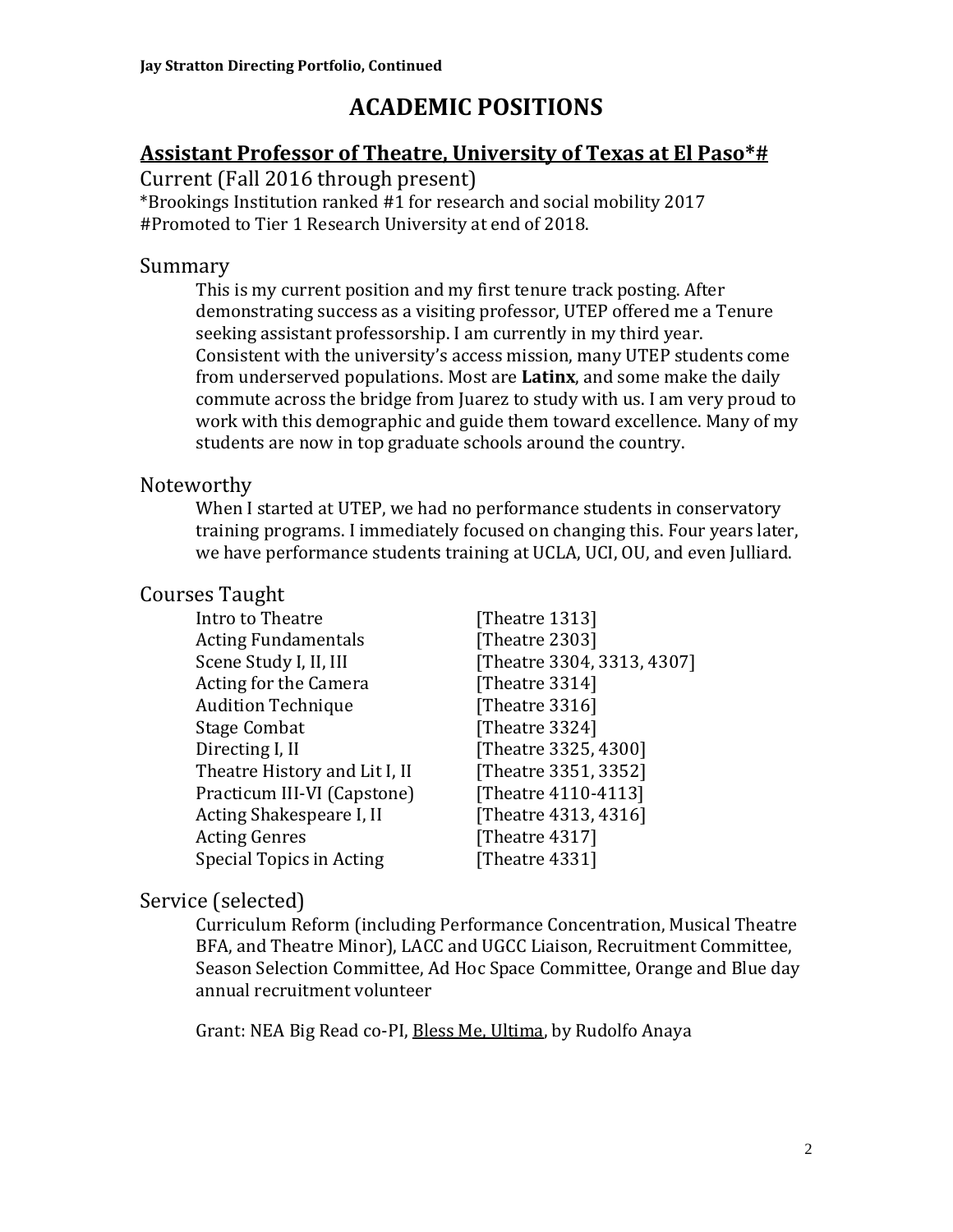#### **Jay Stratton Directing Portfolio, Continued**

#### Interdepartmental Collaboration

Acting for Opera Singers Staffing and training of simulators for Masters of Social Work and Pharmacy skills training programs

#### Stage Combat

Go to violence choreographer for all productions

## **Visiting Professor of Theatre, University of Texas at El Paso\***

2015-2016 \*Washington Monthly top 10 National University 2014

#### Summary

Before beginning my tenure track, I spent one year as a visitor at UTEP. For more information, please see previous entry.

## **Visiting Professor of Acting, Miami University\*, Oxford Ohio**

Fall 2013 through Spring 2014 Contact: Julia Guichard, 513-529-1517, [guichajm@miamioh.edu](mailto:guichajm@miamioh.edu) \*Princeton Review best of 2014

#### Summary

My first fulltime academic posting, I took a year away from my New York career to accept an assignment as the primary acting instructor for Miami's theatre department teaching both graduate and undergraduate students. I also worked for that year as the department's production vocal coach.

### Courses Taught

| Intro to Drama and Script Analysis   | [Theatre 101] |
|--------------------------------------|---------------|
| <b>Acting for Non-Majors</b>         | [Theatre 123] |
| Principles of Acting for Majors      | [Theatre 131] |
| <b>Acting Shakespeare for Majors</b> | [Theatre 432] |
| <b>Audition Technique for Majors</b> | [Theatre 437] |
| Acting Shakespeare for Grads         | [Theatre 532] |
| <b>Audition Technique for Grads</b>  | [Theatre 537] |
|                                      |               |

### Miami University Main Stage Production Vocal Coach

**Voice and Dialect** coach for the Miami University main stage productions of *Macbeth*, *Gruesome Playground Injuries*, *Crumbs From the Table of Joy*, and *Peter Pan*.

#### Service

Season Selection Committee, Recruitment Committee, Scholarship Committee, Curricular Development Advisor for 101 Coach for Irene Ryan Scholarship competition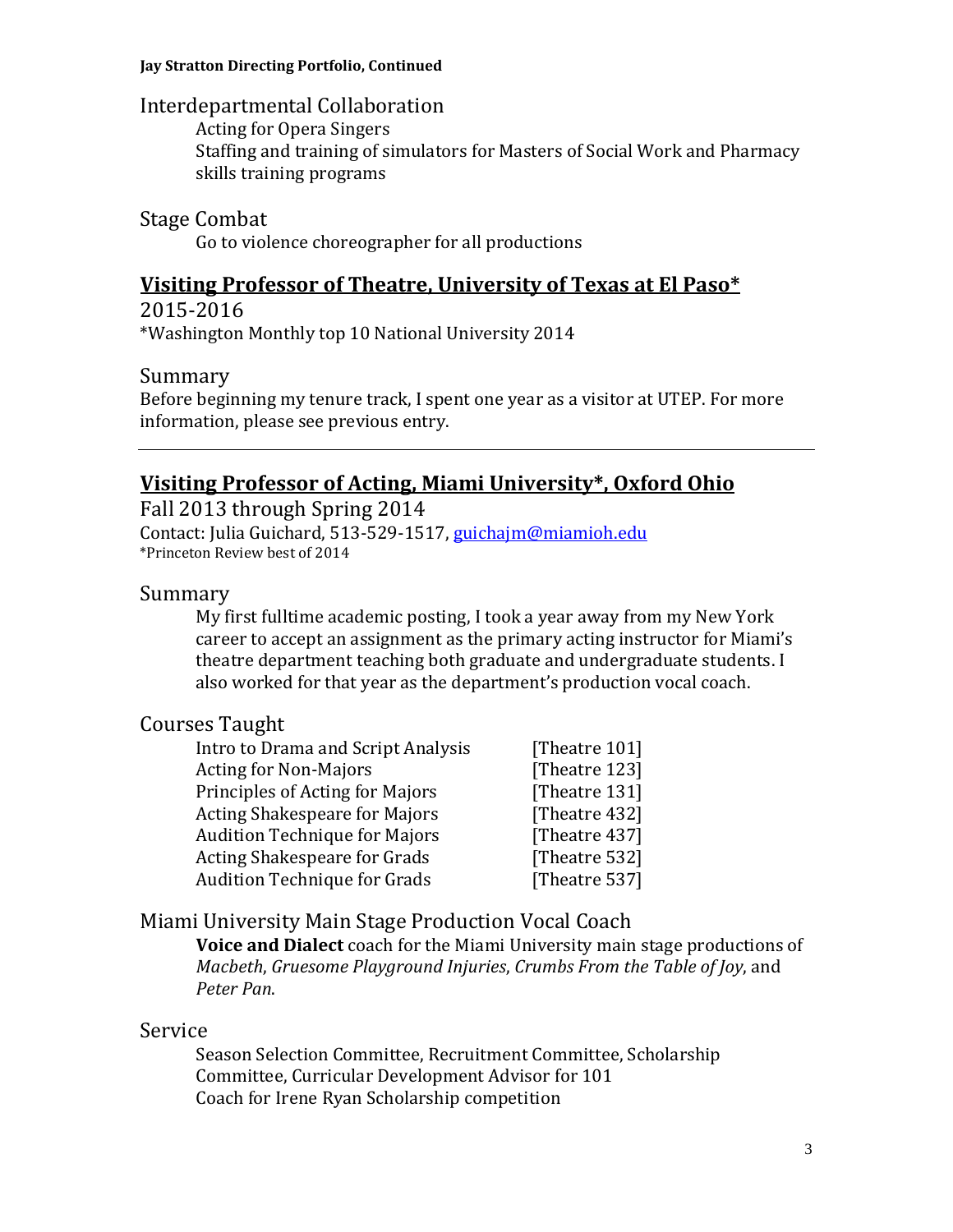### **Adjunct Theatre Professor, Nassau Community College**

Fall 2009 through Fall 2014 Contact: Victor Abravaya, 516-572-7509, [Victor.Abravaya@ncc.edu](mailto:Victor.Abravaya@ncc.edu)

#### Summary

My first formal teaching experience, I started as a substitute and quickly became one of NCC's regular adjunct acting professors. This was a fantastic opportunity as I was able to teach while still working professional gigs in and around New York. The department chair, Victor Abravaya is still an invaluable mentor to me.

NCC serves a wide array of Long Island populations. Often from underserved or economically disadvantaged backgrounds, teaching the **diverse students** of NCC was a profound learning opportunity.

#### Courses Taught

| Beginning Acting               | [Theatre 103] |
|--------------------------------|---------------|
| Intermediate Acting            | [Theatre 104] |
| Voice and Speech for the Stage | [Theatre 120] |

#### Service

New hire advisor, Season selection advisor, Curricular Development of Voice and Speech class

## **UPCOMING PROJECTS**

### **Director of** *A Flea in Her Ear***, Feydeau – (Ives Adaptation)**

Lyric Repertory Theatre, Summer 2020

**Summary:** As part of my ongoing effort to maintain my professional skills and contacts, I have been asked to direct this classic French farce at this professional theatre in Logan Utah next summer. This is a professional project with equity performers.

## **Director and Co-Adapter,** *The Taming of the Shrew* **(Bilingual)**

UDLAP, Spring 2020

**Summary:** Universidad de las Americas Puebla has invited me to create and direct an bilingual version of Shakespeare's *The Taming of The Shrew* next spring.

### **Director and Adapter,** *Bloody Shakespeare!*

Austin High/ UTEP Co-Production, Fall 2019

**Summary:** In an effort to create a bridge between UTEP and local schools, we will be co-producing a new, high school appropriate, version of *Bloody Shakespeare!* to mount at Austin High School this coming fall.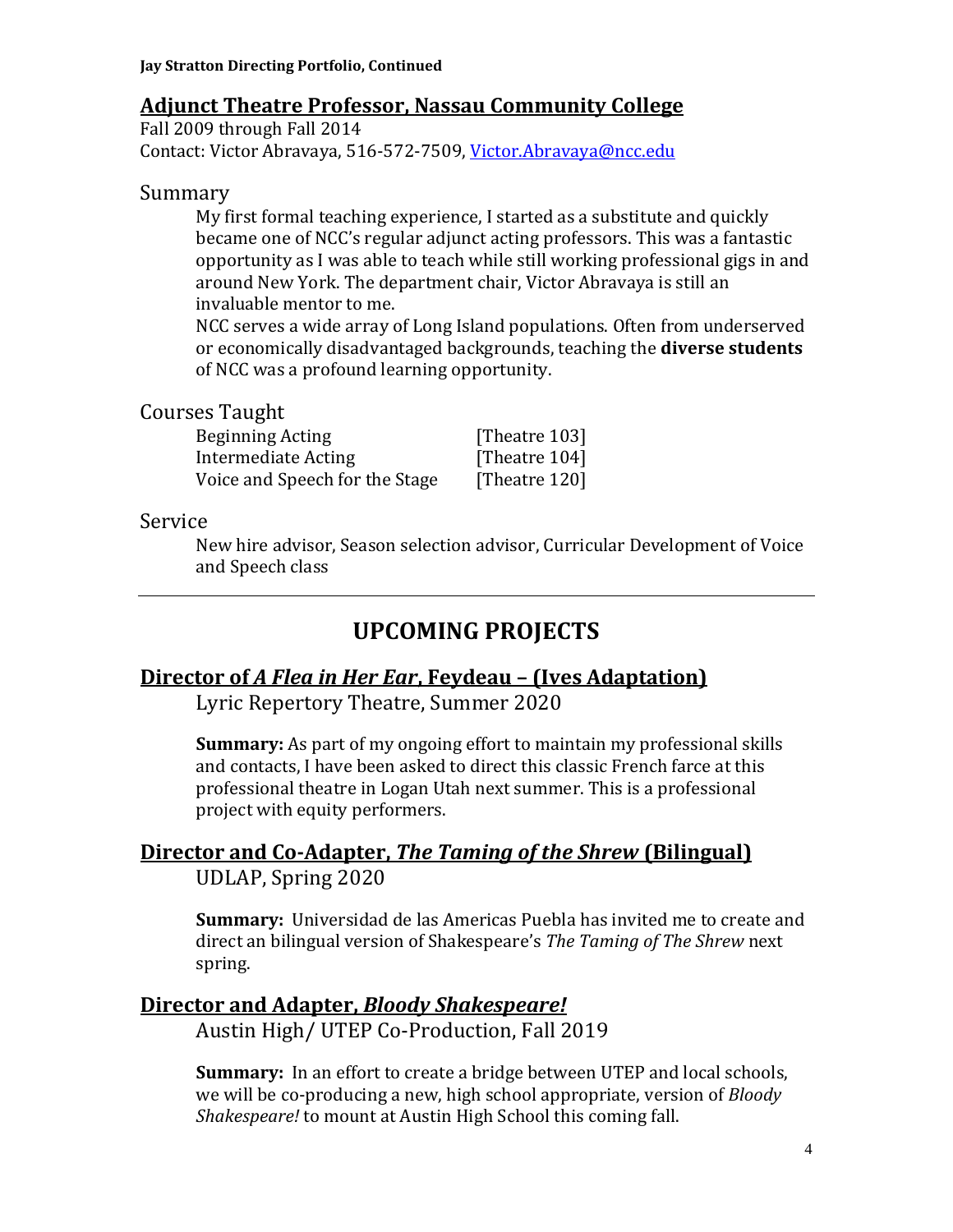## **DIRECTING EXPERIENCE**

*Directing Portfolio Included at End of this Document*

## **Stage Director of** *Suor Angelica***, Puccini (Opera)**

UTEP school of Music, Spring 2019

**Summary:** Having seen a number of my successful large cast productions at UTEP, the music department asked me to direct their Spring opera. The final production was a specific and moving production of this Puccini classic.

**Takeaway:** My first time directing opera, rich and successful collaboration with music director and conductor.

## *A Christmas Carol en la Frontera* **(Director & Co-Adapter)**

Wise Family Mainstage, UTEP, Fall 2018

**Summary:** To serve the largely *Latinx student body* at UTEP, I and my team created a new version of Dicken's timeless classic. Our adaptation is bilingual and focuses on the rich heritage and culture of the Border region. The production was hugely successful, and the department has elected to make it our go-to holiday mainstage production for the foreseeable future.

**Takeaway:** Script creation, directing bilingual material, and managing a huge cast and production team.

## *In The Next Room* **by Sarah Ruhl (Director)**

Wise Family Mainstage, UTEP, Spring 2018

**Summary:** Primarily for educational purposes, we decided to produce this brilliant and challenging piece of feminist theatre on our mainstage. In my opinion, this is Ruhl's strongest play, but it is also a play that presents enormous challenges to a student cast – including our Catherine who was only a sophomore. The final product was funny, lyrical, and at times heartbreaking, but the real success was the growth of the young and talented cast.

**Takeaway:** Mentoring student actors, especially when working with sensitive subject matter and delicate material.

## *Love Is a Drag* **(Producer, Director, and Emcee)**

UTEP Dinner Theatre, February 2018

**Summary:** This was a one night only, Valentine's themed benefit to raise money to send students to KC/ACTF to perform *Lydia\**. I selected and arranged all the acts, coordinated with the music director, performers, lights and sound tech. I also arranged a charity raffle for the same night including managing donations. During the event, I served as emcee (in full drag to fit the show's theme). The event was both entertaining and financially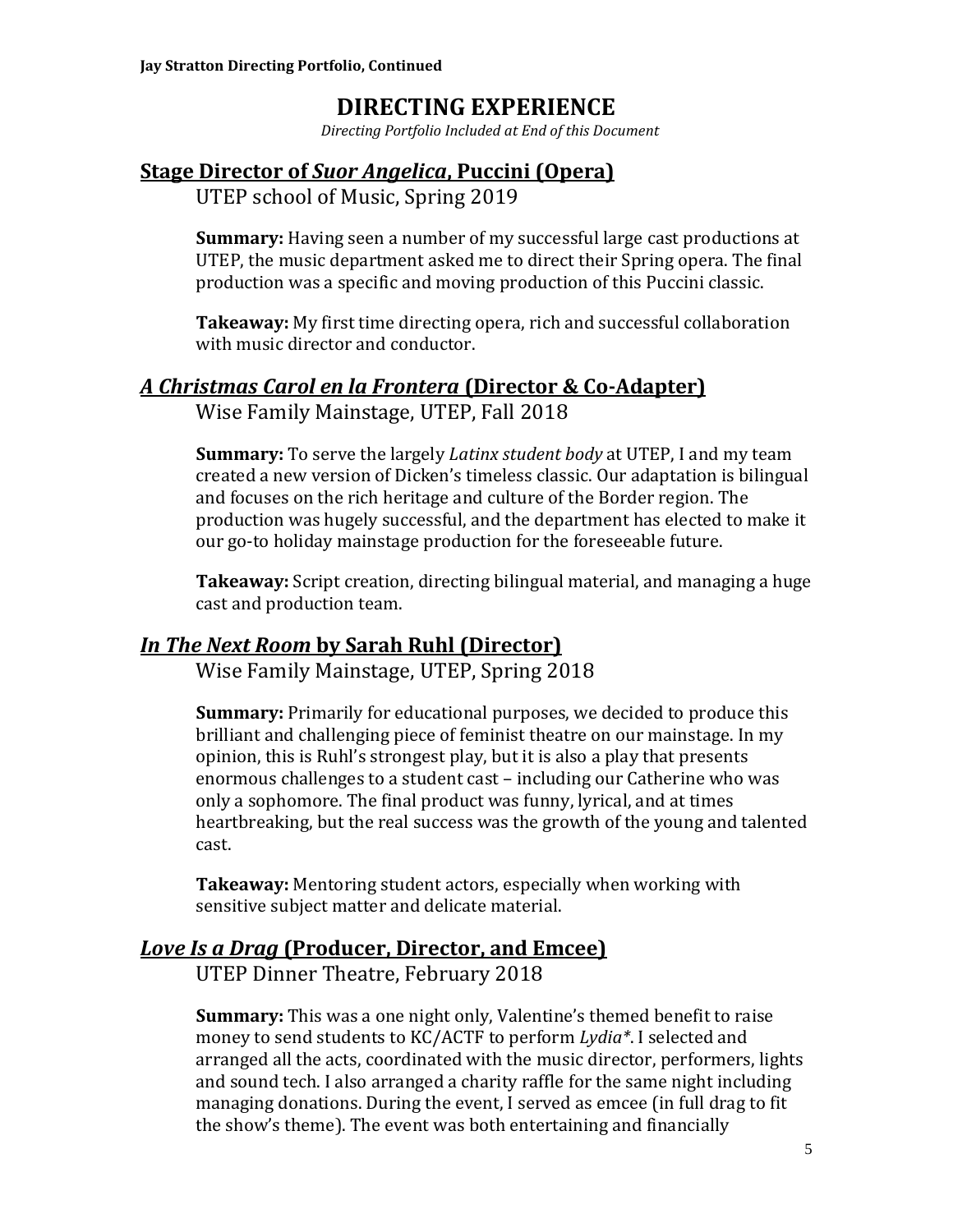#### **Jay Stratton Directing Portfolio, Continued**

successful raising more than \$2,500 for the students. Because of Love's success, there is discussion of it becoming an annual event. \* - Winner 'Best Play' KC/ACTF Region 6 & National

**Takeaway:** Experience beyond direction as an event producer; management, collaboration, and fundraising.

#### *Bloody Shakespeare!* **(Director and Adapter)**

UTEP Studio Theatre, Halloween of 2017 and 2015

**Summary:** When I arrived at UTEP, I decided to create a hybrid theatre piece and Halloween experience sourced from the most macabre material in Shakespeare. The result was a 30-minute immersive experience with a mobile audience traveling through eight spaces. Two years later, we remounted the production and expanded it in scope. Both years, the project was commercially successful and also served as an excellent teaching tool to introduce students to classical material.

**Takeaway:** Artistic innovation and commercial success; script adaptation and stage combat including special effects.

#### *The Good Doctor\** **by Neil Simon**

Monomoy Theatre, Late Summer of 2017 \*A Cape Cod Times "Favorite" of 2017

**Summary:** As part of my ongoing relationship with the Monomoy Theatre, I was asked to return and direct Neil Simon's *The Good Doctor*. The show is a comic and musical homage to Chekhov. The cast included both undergraduate and graduate students as well Equity guests. I also staffed three students to the theatre in paid positions for the summer.

**Takeaway:** A valuable ongoing professional relationship.

#### *Sister Act* **by Bill and Cherie Steinkeller & Alan Menken**

UTEP Dinner Theater, Early Summer of 2017

**Summary:** The UTEP Dinner Theater is a beloved El Paso semi-professional theatre that produces Broadway style musicals. I coordinated with designers, music director, choreographer, and more than 20 cast members to produce a show that was both entertaining and moving. *Sister Act* was hugely successful, selling out every seat and extending its run.

**Takeaway:** Demonstrated success with a big cast musical.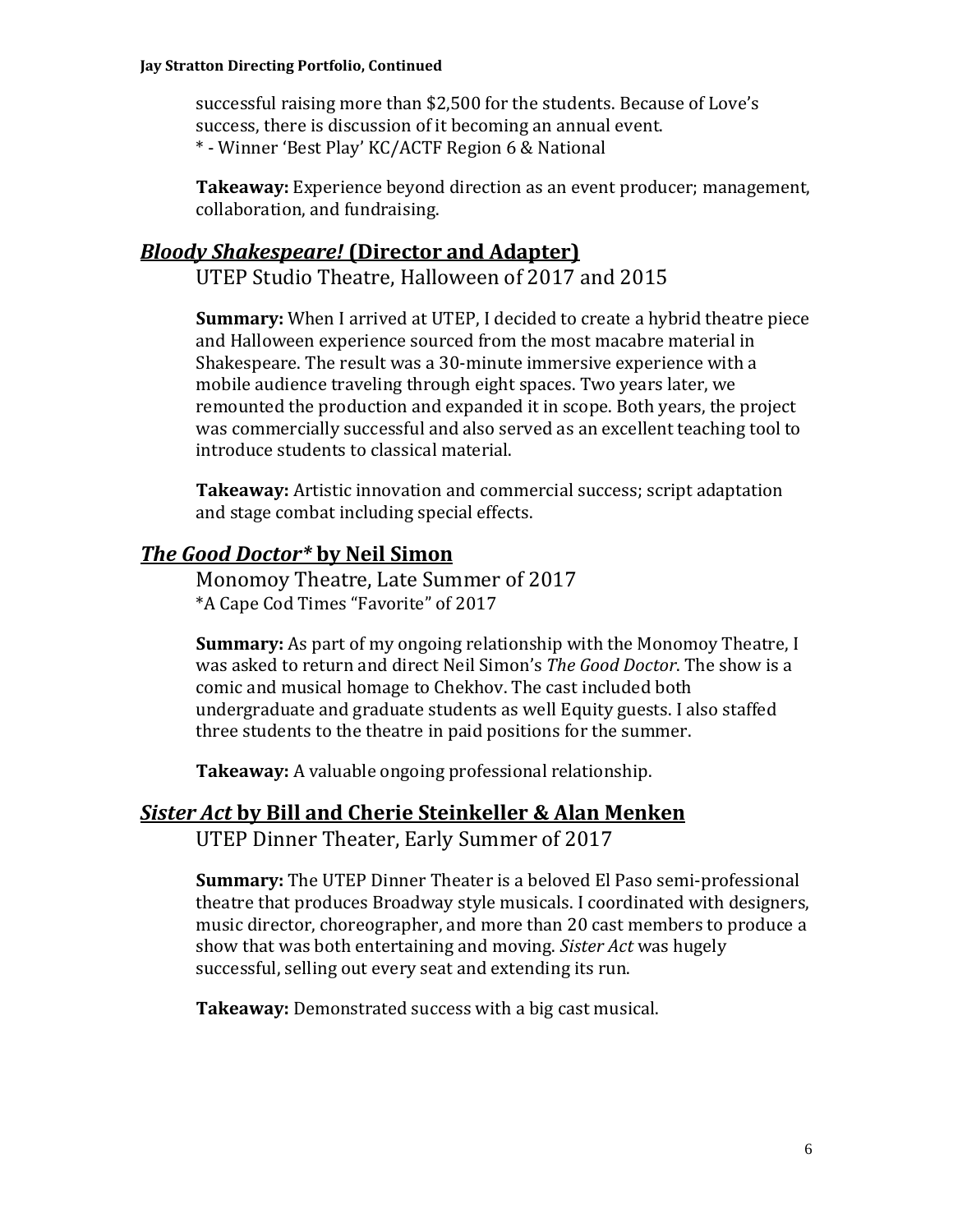## *Medea* **by Euripides**

Wise Family Mainstage, UTEP, Spring 2017

**Summary:** Because of my classical experience, I was asked to direct UTEP's mainstage production of *Medea*. I chose to add live percussion throughout and a choreographed dumbshow of the betrothal between Jason and Glauce. I also added an elaborate and stylized violence sequence to bring the climax of the show onstage.

**Takeaway:** Expertise and innovation with classical material; stage combat.

### *Dead Man's Cell Phone***, by Sarah Ruhl**

UTEP Studio Theatre, Spring 2016

**Summary:** I directed this beautiful play by Sarah Ruhl in my visiting year at UTEP. While much of my directing work can be quite muscular, this play required a more subtle guidance, while still demanding high stakes and energy.

**Takeaway:** Embrace of feminist themes; stage combat.

## *Christmas Carol***, Adaptation by Chuck Gordon**

Wise Family Mainstage, UTEP, Late Fall 2015

**Summary:** I had been a visiting professor for only 3 months when our chair dismissed the director of *Christmas Carol* and asked me to take over two weeks before opening. The show was technically ambitious, cast morale was low, and the rehearsal process was considerably behind. In a very short time, I energized the cast and brought the play back to the Dickens story at its heart.

**Takeaway:** Effective work under time pressure and work prioritization.

## *Pride and Prejudice* **by Jane Austen (Adapted by Jon Jory),**

Monomoy Theatre, Summer of 2015

**Summary:** This technically ambitious adaptation of Austen's novel had 18 actors playing 26 characters in over 50 locations. The cast included undergraduate and graduate students, local community members, and Equity guests. Because we had only two weeks to rehearse, I continuously returned the production's focus to the potent and still relevant themes of Austen's classic novel.

**Takeaway:** Demonstrated large cast success with time pressure; female centered story telling.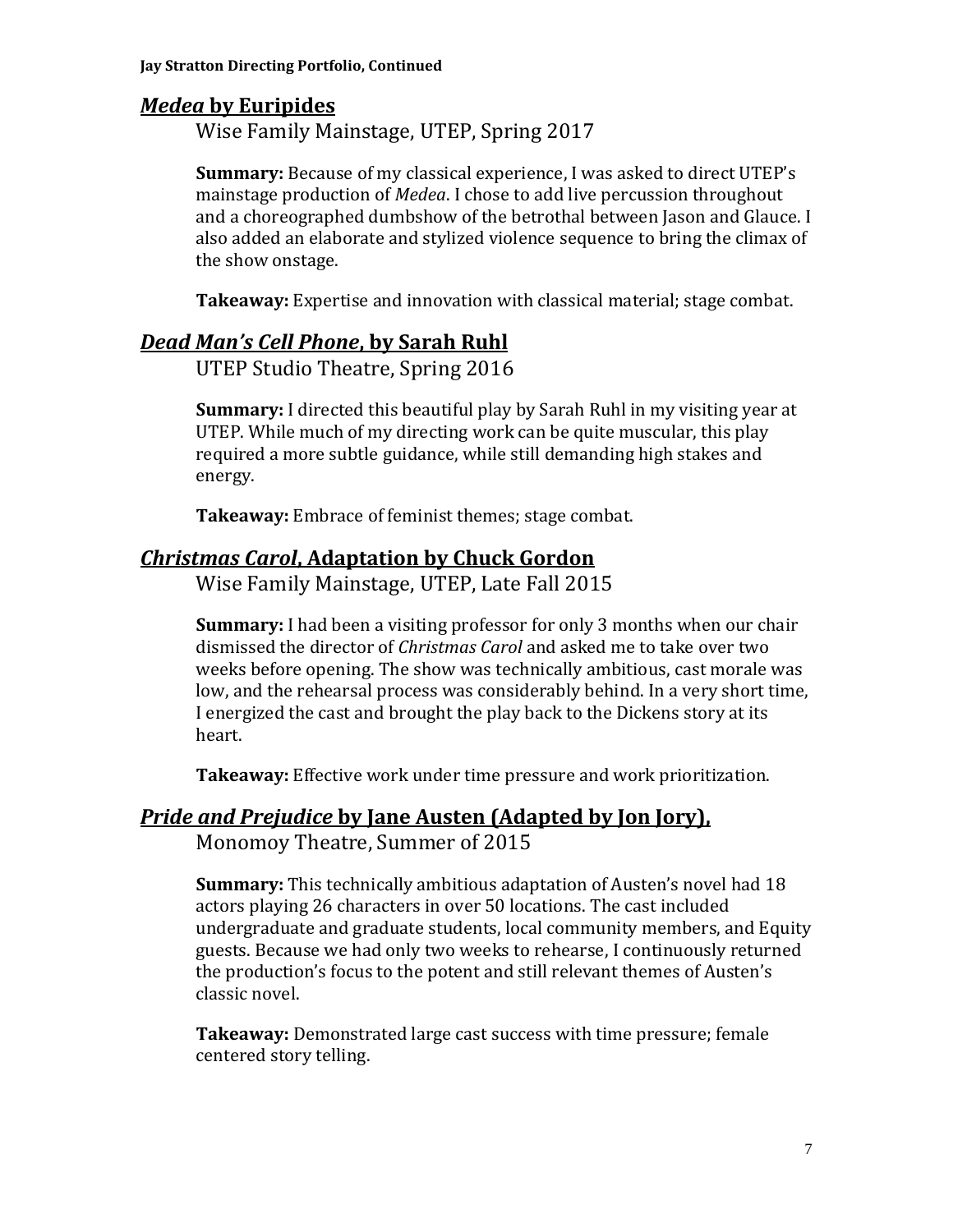## *Pride@Prejudice* **adapted by Daniel Elihu Kramer,**

NCC Mainstage, Fall of 2014

**Summary:** This version of Austen's novel is performed by six actors each playing multiple roles. My cast reflected the broad diversity of NCC's population. Because many had little to no experience, I mentored them closely and functioned as the show's dialect coach.

**Takeaway:** Effectiveness as a teaching director and dialect coach.

#### *See Rock City* **by Arlene Hutton, Chester Theatre Company**

Chester Theatre Company, Summer of 2010

**Summary:** Chester Theatre Company did all three plays in Arlene Hutton's Nibroc cycle and asked me to direct the middle segment. This was a professional production with an all Equity cast. Because the entire trilogy happened on a single flexible set, I had to work closely with two other directors as well as the design team.

**Takeaway:** Professional experience and close collaboration with other directors and designers.

## *Suburbia* **by Eric Bogosian, NCC Mainstage**

Fall of 2012

**Summary:** For my first collegiate directing experience, I was asked to helm NCC's mainstage production of *Suburbia*. So that I could utilize the broad range of **ethnic diversity** at NCC, I chose to modify the script to allow for the casting of black actors in my male lead roles. The show was successful and reflected the demographics of the NCC student body.

**Takeaway:** Diversity focus and stage combat.

### **Director & Dramaturge, Gateway Outreach Program**

Winter 2008 through Winter 2010

**Summary:** The Gateway Outreach was an educational program I participated in through the Chester Theatre Company. We worked as mentors to young playwrights around age 12 to help craft a 10-minute play. We then directed those plays with professional actors as a single evening of theatre. The effect on the young playwrights of seeing their stories brought to life in the theatre was overwhelmingly positive.

**Takeaway:** Working with children and putting their vision first.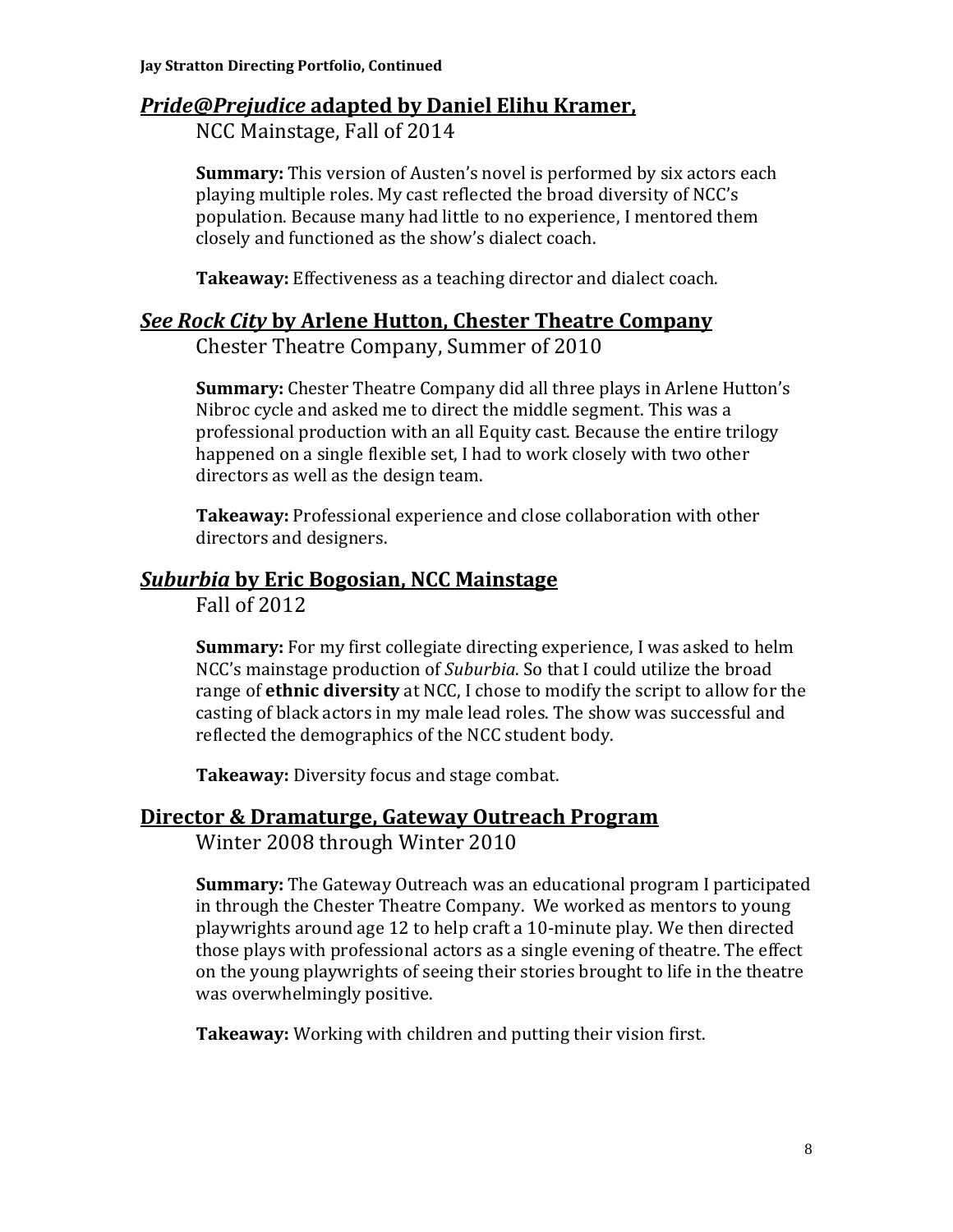## **COMBAT CHOREOGRAPHY**

I certified as an actor-combatant at the Alabama Shakespeare Festival in 1998. As a professional actor, stage combat was a skill I utilized frequently. In 2015, when UTEP hired me, I identified stage combat as a gap in the faculty skillset. Since then, I have worked to sharpen my abilities to teach and direct stage violence by taking master classes and attending SAFD intensives across the country.

## *Carmen* (Opera)

Early Spring 2016, El Paso Opera (dir. Susan Payne O'Brien)

- $\rightarrow$  Incidental violence including one unarmed group fight
- $\rightarrow$  One underscored knife fight with traditional Spanish Navaja blades

### *Bloody Shakespeare!*

Halloween 2015, 2017, UTEP Studio Theatre

- $\rightarrow$  Significant unarmed combat and incidental violence
- $\rightarrow$  Stylized strobe combat sequence with musical underscore
- $\rightarrow$  Numerous kills and blood stunts including cut off hand, ripped out tongue, throat slit with bleed out, and stomach stab, all in close audience proximity

### *The Importance of Being Earnest*

Fall 2017, UTEP Wise Mainstage Theatre (dir. Kim McKean)

 $\rightarrow$  One comedic cane duel between Jack and Algernon

### *Sister Act*

Summer 2017, UTEP Dinner Theatre

 $\rightarrow$  One underscored comedic chase sequence with vaudevillian violence including travel through audience

### *Medea*

Spring 2017, UTEP Wise Mainstage Theatre

 $\rightarrow$  One elaborate filicide sequence involving four women and two children

## *Lydia\**

Spring 2017, UTEP Studio Theatre (dir. Kim McKean)

 $\rightarrow$  Incidental and unarmed violence including one domestic abuse sequence

\* - KC/ACTF National winner "Best Play"

## *House on Mango Street*

Fall 2016, UTEP Wise Mainstage Theatre (dir. Rebecca Rivas)

 $\rightarrow$  Domestic Abuse Sequence

## *Dead Man's Cell Phone*

Spring 2016, UTEP Studio Theatre, Co-fight director

 $\rightarrow$  0ne elaborate unarmed two person fight with close audience proximity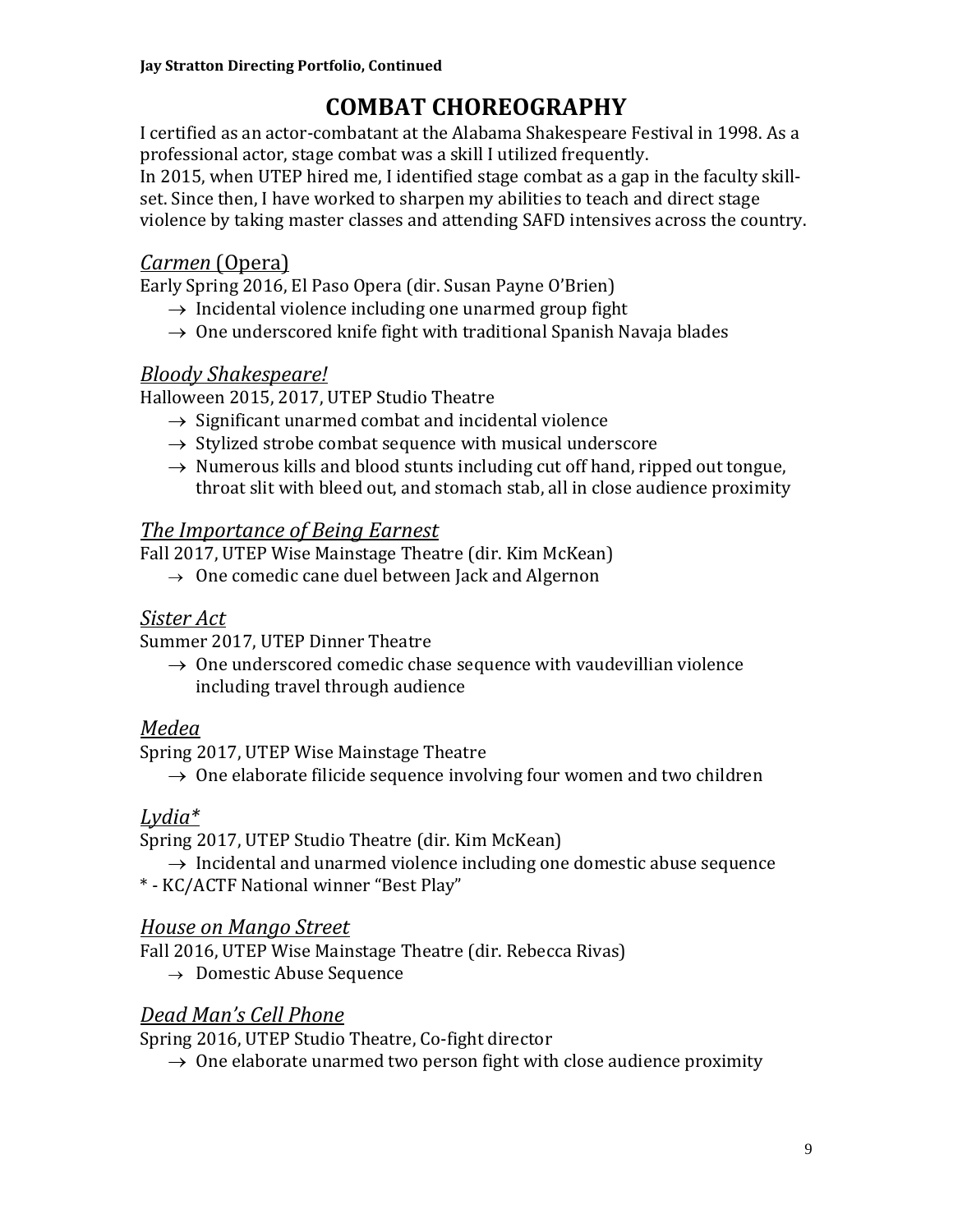## **SELECTED PERFORMANCE EXPERIENCE**

*Proud Member of Actor's Equity Association since 1998 Professional Headshot, Acting Resume, Reel, and Reviews available upon request*

### **NEW YORK CITY THEATRE**

#### Peccadillo Theatre

(With Jim Brochu and Cady Huffman, New York Times Reviewed) *2011 Man Who Came to Dinner Bert Jefferson*

#### 59E59

(American Premier, New York Times Reviewed) *2009 The Dishwashers Emmett*

#### Red Bull Theatre

(Directed by Jesse Berger, with Patrick Page and Gareth Saxe) *2010 The Duchess of Malfi Ensemble*

#### The Pearl Theater

(Major Off-Broadway classical theatre) 2008 Twelfth Night Antonio 2007 The Oedipus Cycle **Oedipus** 2002 She Stoops to Conquer Tony Lumpkin 2002 Nathan the Wise Templar (understudy, went on)

#### Midtown International Theatre Festival

(Directed by Michael Bush) 2009 Psycho Therapy Dorian

#### American Globe Theatre, 46th Street

(Directed by John Basil) 2010 Much Ado About Nothing Benedick

### **REGIONAL THEATRE**

#### Repertory Theatre of St. Louis

(LORT B – St. Louis' premier regional theatre, connected to Webster University)

- *2015 The Winslow Boy Sir Robert Morton*
- *2015 The Full Catastrophe Dan*
- *2013 Venus in Fur\* Thomas Novachek*
- *2005 Bug Peter Evans*

*\*Broadway World nominee for Best Actor and Best Drama*

#### A Contemporary Theatre

(LORT B – One of Seattle's two major regional houses) *2018 People of the Book\* Jason \*New play workshop directed by John Langs*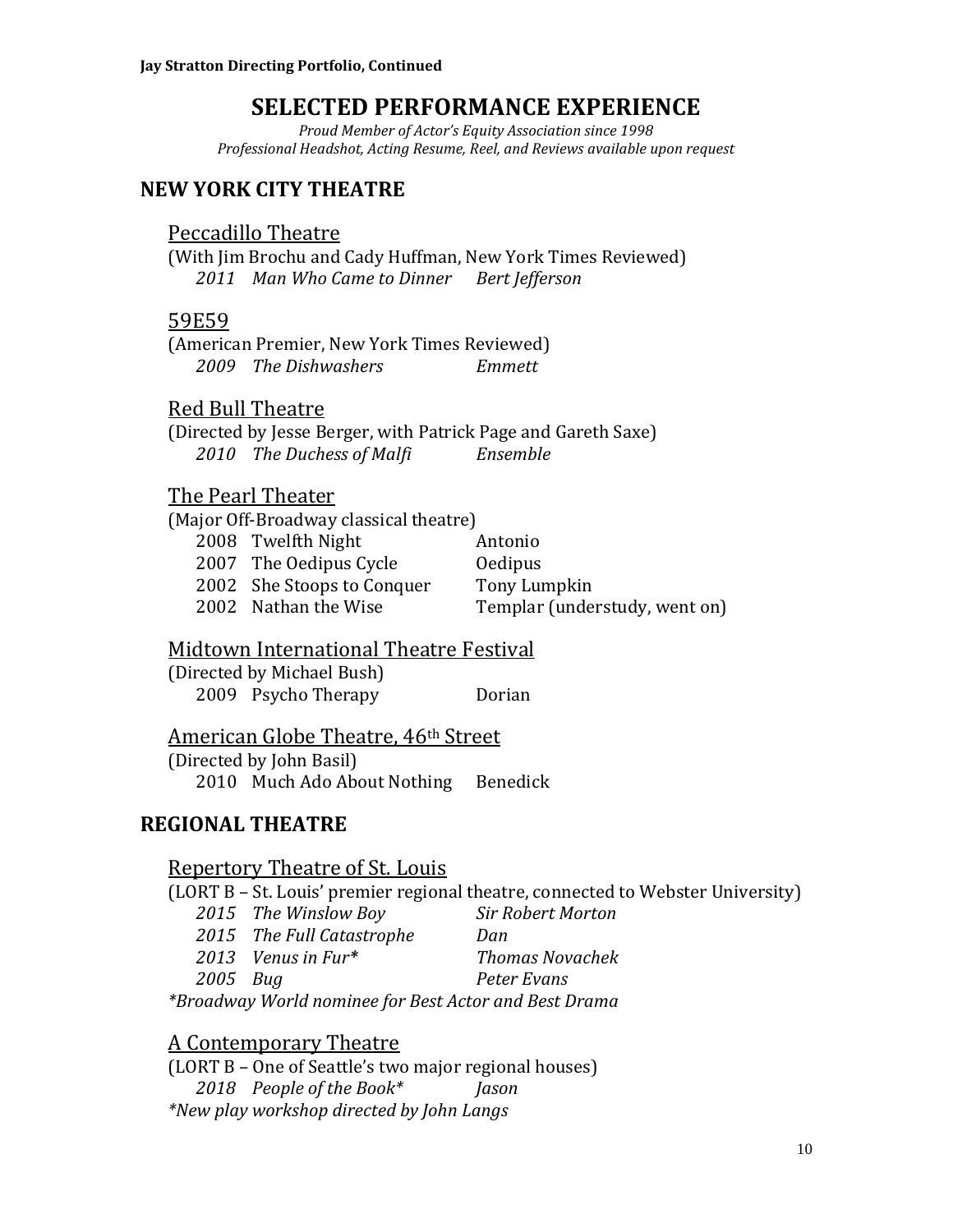### Shakespeare Festival of St. Louis

(Major outdoor Shakespeare Festival, connected to Webster University) *2015 Antony and Cleopatra\* Antony \*Broadway World nominee for Best Ensemble*

#### Cincinnati Playhouse in the Park

(LORT B – Tony Award winning regional theatre)

| 2011 The Pavilion    | Peter Mollberg  |
|----------------------|-----------------|
| 2007 Reckless        | Tom, Tom Junior |
| 2005 Christmas Carol | Nephew Fred     |
| 2004 Christmas Carol | Nephew Fred     |

#### The Denver Center

(LORT B – Tony Award winning regional theatre) *2007 Pride and Prejudice Wickham*

## The Pittsburgh Public

(LORT B – Pittsburgh's premier regional theatre, directed by Ted Pappas) *2006 Oedipus the King Oedipus*

## Pioneer Theatre

(LORT B – Salt Lake City's premier regional theatre, connected to U of Utah) *2013 Philadelphia Story George Kittredge* 2000 *View From the Bridge* Rudolpho

*2000 R & G are Dead Hamlet*

## Know Theatre of Cincinnati

(Equity Guest Appearance – Cutting Edge Cincinnati theatre) *2013 Bull Tony*

## Chester Theatre Company

(Highly innovative, contemporary summer theatre in the Berkshires)

| $2014$ A Number*                                                                                                                                                                                                                                                                              | Bernard 1, Bernard 2, Michael Black |
|-----------------------------------------------------------------------------------------------------------------------------------------------------------------------------------------------------------------------------------------------------------------------------------------------|-------------------------------------|
| 2011 Running                                                                                                                                                                                                                                                                                  | <b>Stephen</b>                      |
| 2010 Pride@Prejudice                                                                                                                                                                                                                                                                          | <b>Fitzwilliam Darcy and others</b> |
| 2008 The Dishwashers**                                                                                                                                                                                                                                                                        | Emmett                              |
| 2007 Grace                                                                                                                                                                                                                                                                                    | Sam                                 |
| 2006 Two Rooms                                                                                                                                                                                                                                                                                | Michael                             |
| * Berkshire Eagle 'Best of 2014' and 'Notable Performance'                                                                                                                                                                                                                                    |                                     |
| $\frac{1}{2}$ and $\frac{1}{2}$ and $\frac{1}{2}$ and $\frac{1}{2}$ and $\frac{1}{2}$ and $\frac{1}{2}$ and $\frac{1}{2}$ and $\frac{1}{2}$ and $\frac{1}{2}$ and $\frac{1}{2}$ and $\frac{1}{2}$ and $\frac{1}{2}$ and $\frac{1}{2}$ and $\frac{1}{2}$ and $\frac{1}{2}$ and $\frac{1}{2}$ a |                                     |

\*\* Transferred to Off-Broadway contract

### Hudson Stage Company

(Westchester's premier regional theatre, New York Times reviewed) *2012 Stones in His Pockets Jake*

|              | Pittsburgh Irish and Classical Theatre |        |
|--------------|----------------------------------------|--------|
| 2010 Othello |                                        | Cassio |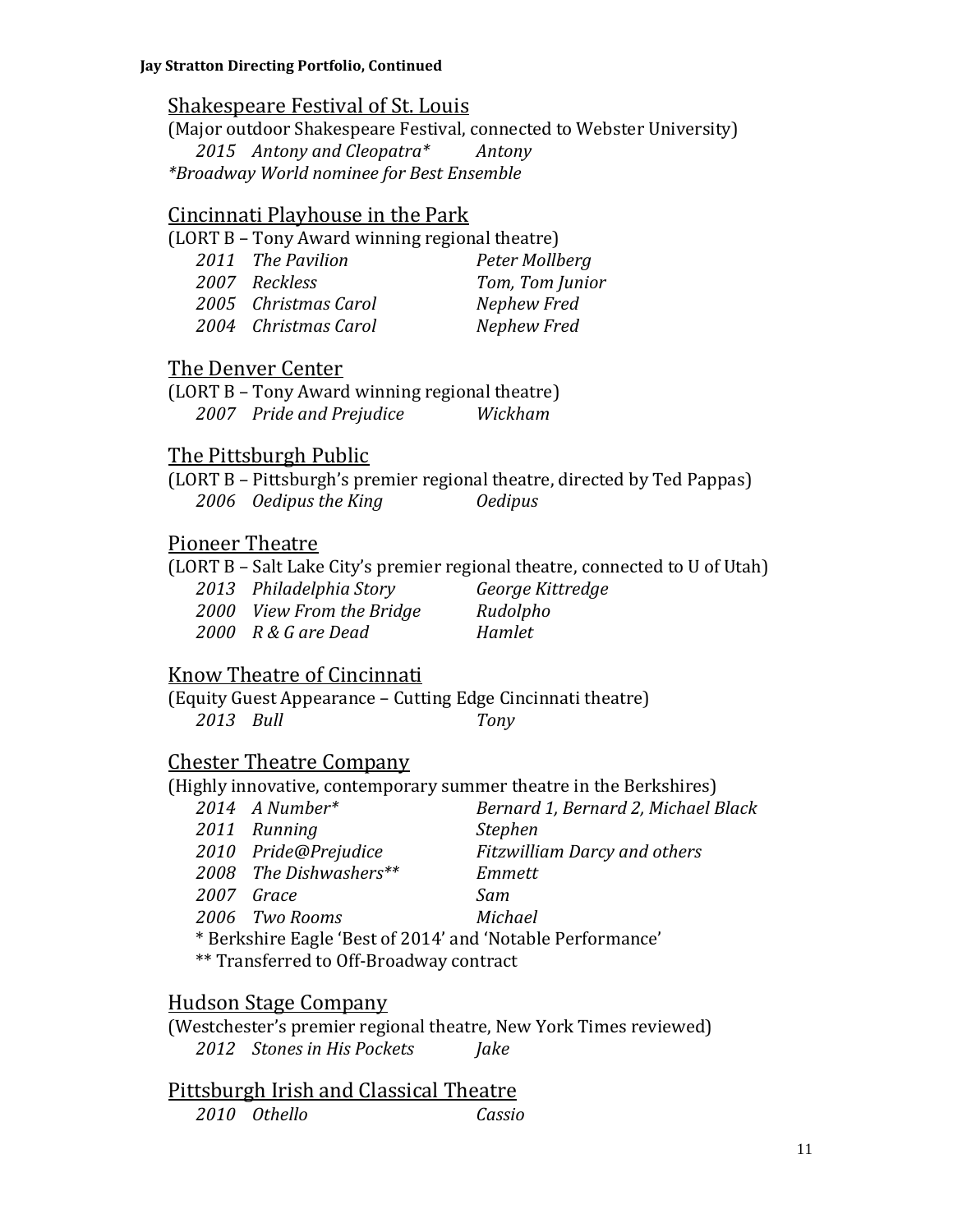#### Playmakers Repertory Theatre

(LORT D – Regional theatre attached to UNC with strong educational mission) *2004 Caesar and Cleopatra Apollodorus*

#### Two Rivers Theatre

| (LORT D - New York Times reviewed) |                  |
|------------------------------------|------------------|
| 2003 Salome'                       | John the Baptist |
| 2003 Florentine Tragedy            | Prince Bardi     |

#### Indiana Repertory Theatre

(LORT C – Indianapolis's premier regional theatre) *2003 Private Lives Victor*

#### Syracuse Stage

(LORT C – Connected to Syracuse University) *2003 Private Lives Victor*

#### Monomoy Theatre

(URTA Summer Theatre attached to the Hartt school; Monomoy has a strong educational mission and prioritizes active mentorship)

| 2013 Death of a Salesman  | Ben                                 |
|---------------------------|-------------------------------------|
| 2013 Arsenic and Old Lace | Jonathan Brewster                   |
| 2012 The Crucible         | John Proctor                        |
| 2012 1776                 | Thomas Jefferson                    |
| 2003 Biloxi Blues         | Sergeant Toomey                     |
| 2003 Twelfth Night        | <i>Orsino</i>                       |
| 1995 Numerous roles       | Graduate Company Member in Training |
|                           |                                     |

#### Shakespeare on the Sound

(Connecticut Summer Shakespeare Theatre attached to SUNY Purchase)

*2005 The Tempest Sebastian 2002 As You Like It Oliver*

#### Virginia Stage

*2002 Christmas Carol Fred, Young Scrooge, Ensemble*

## Shakespeare in The Park, Westerly, Rhode Island

*2000 Henry IV part i Prince Hal*

### Asolo Theatre

(LORT C – Regional theatre attached to FSU with strong educational mission)

| 2001 Cat on a Hot Tin Roof  | Brick                |
|-----------------------------|----------------------|
| 2001 The Voysey Inheritance | <b>Edward Voysey</b> |

*2001 I Hate Hamlet Andrew Rally*

#### Charlotte Repertory Theatre

*1999 Gross Indecency Narrator*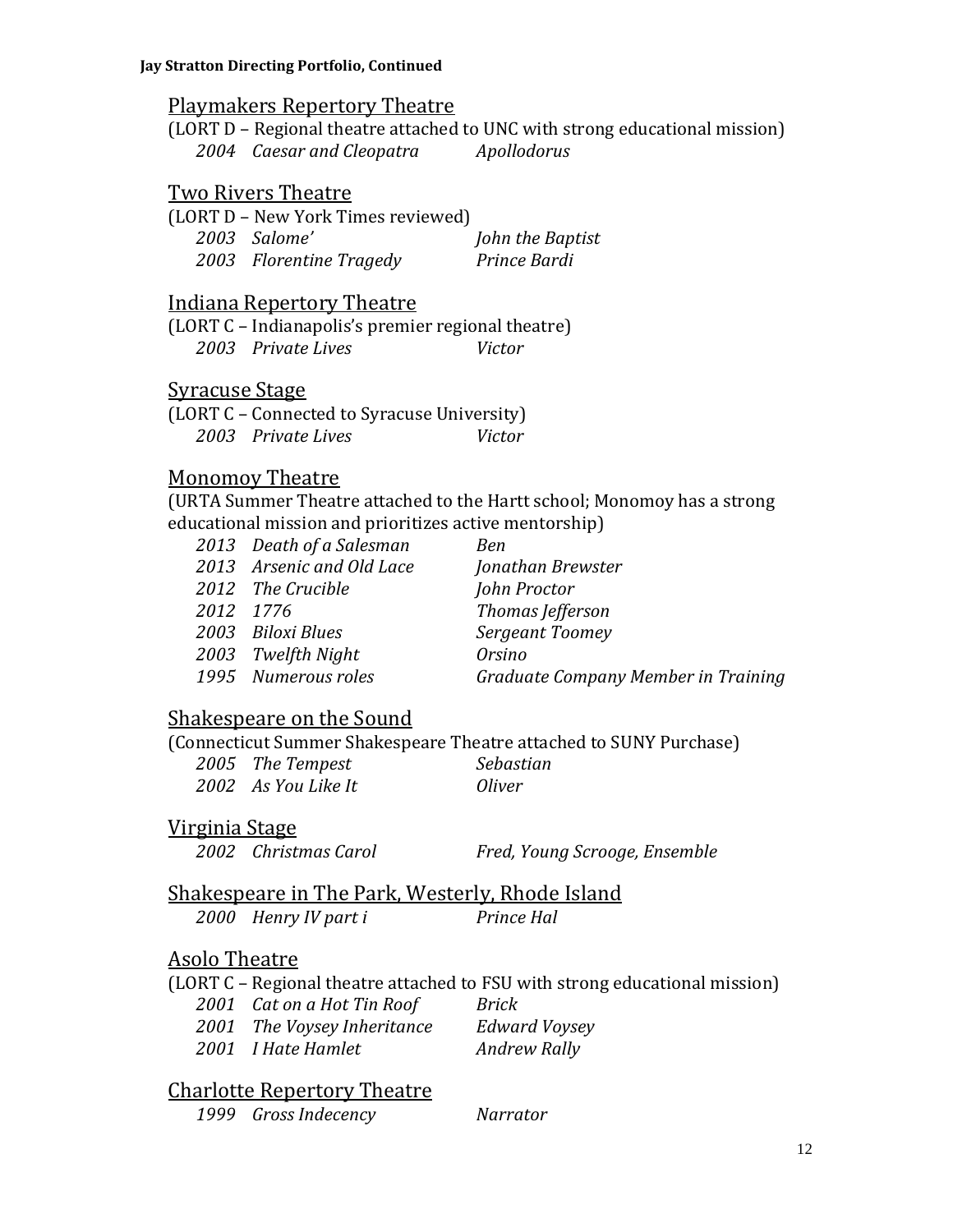### Hudson Valley Shakespeare Festival

| (New York Times reviewed) |          |
|---------------------------|----------|
| 1999 Titus Andronicus     | Lucius   |
| 1999 Twelfth Night        | Ensemble |

### Fulton Opera House

*1999 The Grapes of Wrath Al Joad*

## Colorado Shakespeare Festival

*1996 Midsummer Night's Dream Lysander 1996 Othello Montano*

Alabama Shakespeare Festival *MFA student from 1996-1998 appearing in over a dozen productions.*

## **FILM**

*Motel Aqua*, Feature (Mexico City), Supporting *What We Were*, Independent Feature, Supporting Lead *I See a Darkness*, Independent Feature, Supporting *Simon Says*, Independent Short, Lead *The Institute*, Independent Pilot, Supporting Lead *Part Time Boyfriend*, NYU *Blood is Thicker Together*, Miami University *The Funeral Parlor*, Alex Lobera Student Film

## **TELEVISION**

What Would You Do? 'Build the Wall', ABC, Lead RedRum Episode 312, Investigative Discovery, Lead Discovery Channel, Mysteries of the Museum As the World Turns, Day Player Commercials (Various)

## **VOICE TALENT**

Extensive web content voiceover work with CMA Enterprises Inc.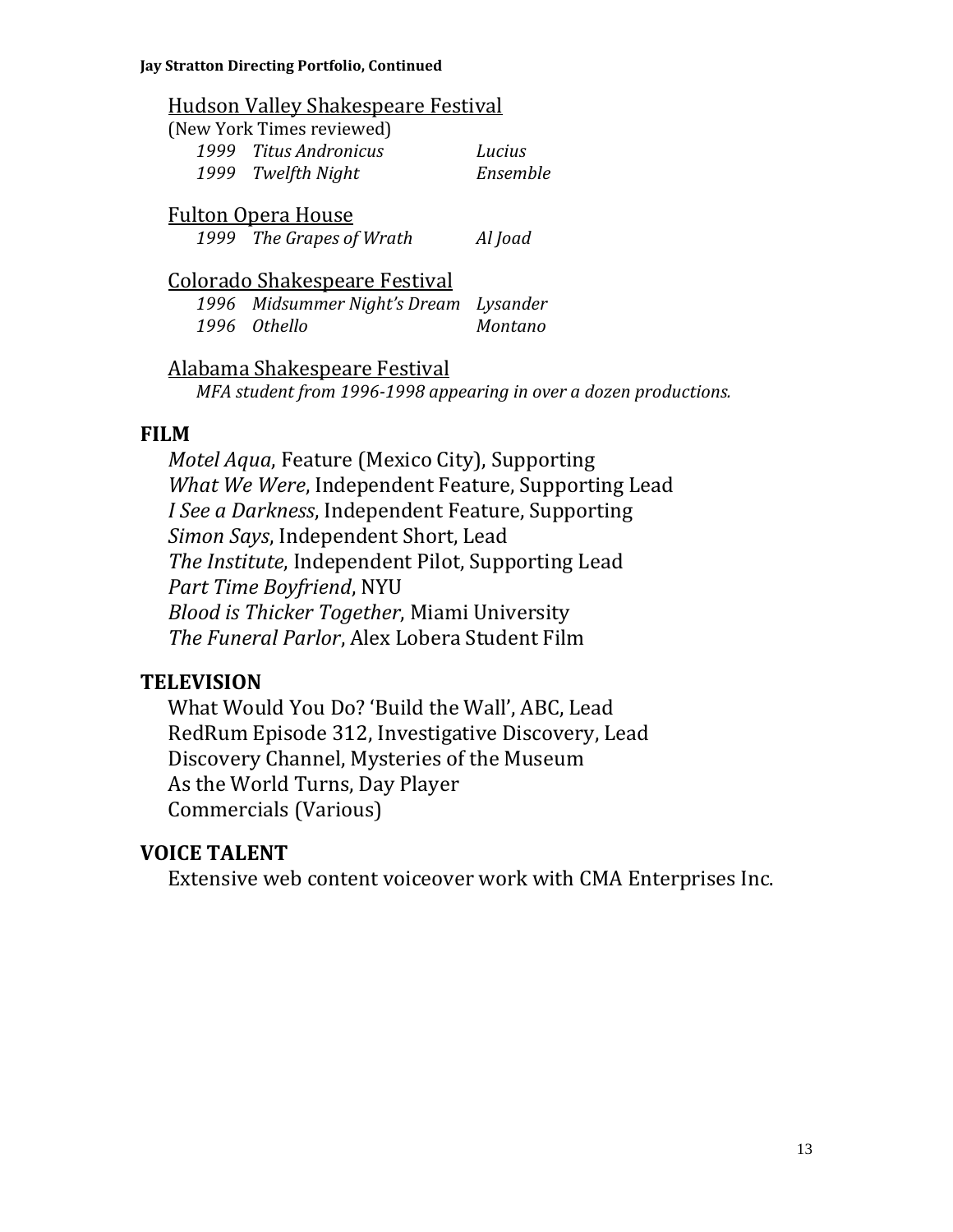## **Master Classes and Workshops**

| <b>Stage Combat Masterclass</b><br>Universidad de las Americas Puebla (Mexico)<br>March 2019, 2018                           |
|------------------------------------------------------------------------------------------------------------------------------|
| Othello: Examining Race in Shakespeare<br>Osher Life Long Learning Institute<br>Summer 2019                                  |
| Intro to Stage Combat Master Class<br><b>Shakespeare on the Rocks</b><br>April 2019                                          |
| National Society of Arts and Letters - Consult<br>El Paso Chapter<br>September 2018                                          |
| Something Wicked: Six week series on Macbeth in performance<br>Osher Life Long Learning Institute<br>Summer 2018             |
| Twelfth Night in performance, Guest Lecture,<br><b>UTEP English Department</b><br><b>June 2018</b>                           |
| Stage Combat, Shakespeare, and Monologue Technique,<br>Centenary College's Regional High School Festival<br><b>Fall 2017</b> |
| Shakespeare's Verse for Actors, KC/ACTF region 6<br>Spring 2017                                                              |
| Acting for Opera Singers, UTEP Music Department<br>Spring and Fall 2017                                                      |
| Arthur Miller and Death of a Salesman Guest Lecture<br>UTEP English Department<br><b>Fall 2016</b>                           |
| Adjudicator, Drama Competition, National Society of Arts & Letters<br>February of 2015                                       |
| Shakespeare Bootcamp, Miami University                                                                                       |

Fall 2013